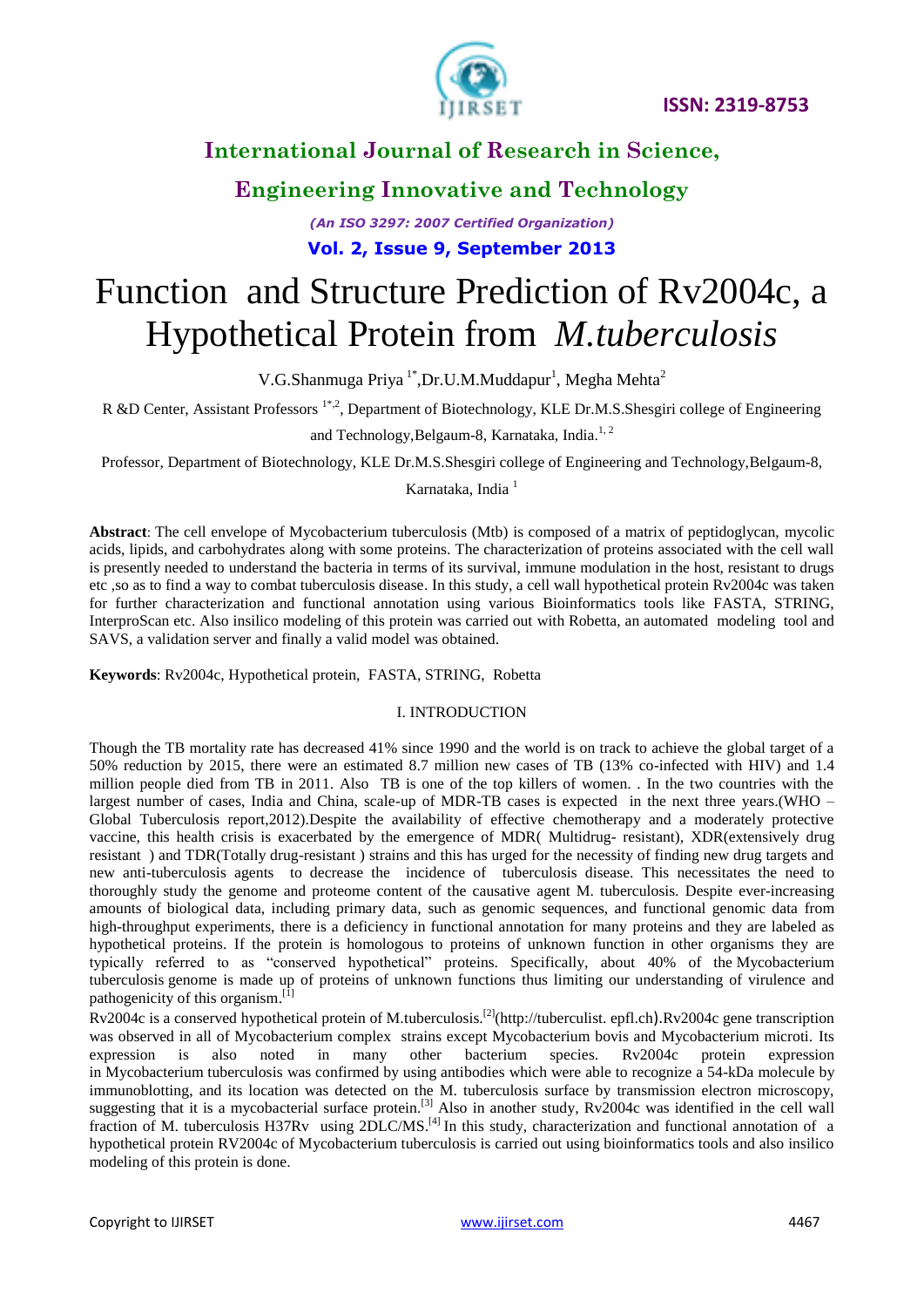

# **Engineering Innovative and Technology**

*(An ISO 3297: 2007 Certified Organization)* **Vol. 2, Issue 9, September 2013**

#### II.MATERIALS AND METHODS

#### A. *Retrieval of protein sequence*

UniProt is a database of [protein sequence](http://en.wikipedia.org/wiki/Protein_sequence) and functional information, many entries being derived from [genome](http://en.wikipedia.org/wiki/Genome_sequencing_project)  [sequencing projects.](http://en.wikipedia.org/wiki/Genome_sequencing_project) UniProt provides four core databases: UniProtKB (with sub-parts Swiss-Prot and TrEMBL), UniParc, UniRef, and UniMes.<sup>[5]</sup> Rv2004c protein sequence is retrieved from this database.

#### B. *Homology-based annotation transfer*

1) Blastp tool: BLAST tool, a database searching tool under NCBI, finds regions of local similarity between biological sequences. The program compares nucleotide or protein sequences to sequence databases and calculates the statistical significance of matches. It follows Heuristic algorithm.<sup>[6]</sup>The sequence Rv2004c was submitted to this tool for search of homologous protein in database for function prediction.

2) FASTA tool: FASTA does a database search.The FASTA program follows a largely [heuristic](http://en.wikipedia.org/wiki/Heuristic) method which contributes to the high speed of its execution. It initially observes the pattern of word hits, word-to-word matches of a given length, and marks potential matches before performing a more time-consuming optimized search using a [Smith-](http://en.wikipedia.org/wiki/Smith-Waterman_algorithm)[Waterman](http://en.wikipedia.org/wiki/Smith-Waterman_algorithm) type of algorithm.<sup>[7]</sup>The Protein sequence of Rv2004c was submitted as query and Swiss prot and NCBI RefSeq database search was done with default parameter values.

C. *Charaecterisation and functional annotation of the protein*

Sequence of Rv2004c is submitted to the these tools given below for characterization.

1) Characterisation of physico-chemical properties*:* ProtParam tool under Swiss Institute of Bioinformatics, computes various physico- chemical properties that can be detected from a protein sequence. The parameters computed by ProtParam include the molecular weight, theoretical pI, amino acid composition, atomic composition, extinction coefficient, estimated half-life, instability index, aliphatic index and grand average of hydropathicity (GRAVY). <sup>[8]</sup>

2) Predicting the presence of Transmembrane spanning region: TMHMM is a membrane protein topology prediction method based on a hidden Markov model. It can discriminate between soluble and membrane proteins with both specificity and sensitivity better than 99%, although the accuracy drops when signal peptides are present.<sup>[9]</sup>

3) Domain prediction from SMART database: SMART (a Simple Modular Architecture Research Tool) allows the identification and annotation of genetically mobile domains and the analysis of domain architectures. More than 500 domain families found in signalling, extracellular and chromatin-associated proteins are detectable. These domains are extensively annotated with respect to phyletic distributions, functional class, tertiary structures and functionally important residues. Here, Transmembrane segments as predicted by the [TMHMM2](http://smart.embl-heidelberg.de/help/smart_glossary.shtml#TMHMM) program ,coiled coil regions determined by the [Coils2](http://smart.embl-heidelberg.de/help/smart_glossary.shtml#Coils) program ,segments of low compositional complexity determined bythe [SEG](http://smart.embl-heidelberg.de/help/smart_glossary.shtml#SEG) program, Signal peptides determined by the [SignalP](http://smart.embl-heidelberg.de/help/smart_glossary.shtml#SignalP) program. In Normal SMART, the database contains Swiss-Prot, SP-TrEMBL and stable Ensembl proteomes.<sup>[10]</sup>

4) Domain prediction from CDD : [CDD](http://www.ncbi.nlm.nih.gov/cdd/) is a protein annotation resource that consists of a collection of well-annotated multiple sequence alignment models for ancient domains and full-length proteins. These are available as positionspecific score matrices [\(PSSMs\)](http://www.ncbi.nlm.nih.gov/Structure/cdd/cdd_help.shtml#CD_PSSM) for fast identification of conserved domains in protein sequences via [RPS-](http://www.ncbi.nlm.nih.gov/Structure/cdd/cdd_help.shtml#RPSBWhat)[BLAST.](http://www.ncbi.nlm.nih.gov/Structure/cdd/cdd_help.shtml#RPSBWhat) [CDD content](http://www.ncbi.nlm.nih.gov/Structure/cdd/cdd_help.shtml#CDSource) includes [NCBI-curated domains,](http://www.ncbi.nlm.nih.gov/Structure/cdd/cdd_help.shtml#CDSource_NCBI_curated) which use [3D-structure](http://www.ncbi.nlm.nih.gov/Structure/cdd/cdd_help.shtml#Include3DStruct) information to explicitly define domain boundaries and provide insights into [sequence/structure/function relationships,](http://www.ncbi.nlm.nih.gov/Structure/cdd/cdd_help.shtml#NCBI_curated_domains) as well as domain models imported from a number of [external source databases](http://www.ncbi.nlm.nih.gov/Structure/cdd/cdd_help.shtml#CDSource_external) [-Pfam,](http://pfam.sanger.ac.uk/) [SMART,](http://smart.embl-heidelberg.de/) [COG,](http://www.ncbi.nlm.nih.gov/COG/new/) [PRK](http://www.ncbi.nlm.nih.gov/proteinclusters/)[,TIGRFAM.](http://www.jcvi.org/cms/research/projects/tigrfams/overview/) [\(http://www.ncbi.nlm.nih.gov/cdd\)](http://www.ncbi.nlm.nih.gov/cdd)

5) InterproScan search: InterProScan is a tool that combines different protein signature recognition methods into one resource.A number of different protein sequence applications are launched. These applications search against specific databases and have preconfigured cut off thresholds.The databases searched are TMHMM,Signal peptides, ProDom, PRINTS, HMMPIR, HMMPfam, HMMSmart, HMMTigr, PROSITE profiles, HAMAP profiles.<sup>[11</sup>]

6) Assessing Protein–protein associations: The STRING database<sup>[12]</sup> integrates known and predicted protein- protein associations derived from high-throughput experimental data, the mining of databases and literature, and from predictions based on genomic analysis for a large number of organisms. Functional interactions from the STRING database are used with confidence scores as defined by the STRING schemes. These include conserved genomic neighbourhood, gene fusion events, phylogenetic profile, or gene cooccurrence across multiple genomes, text mining, experiments, and other databases [\(http://string-db.org/\)](http://string-db.org/).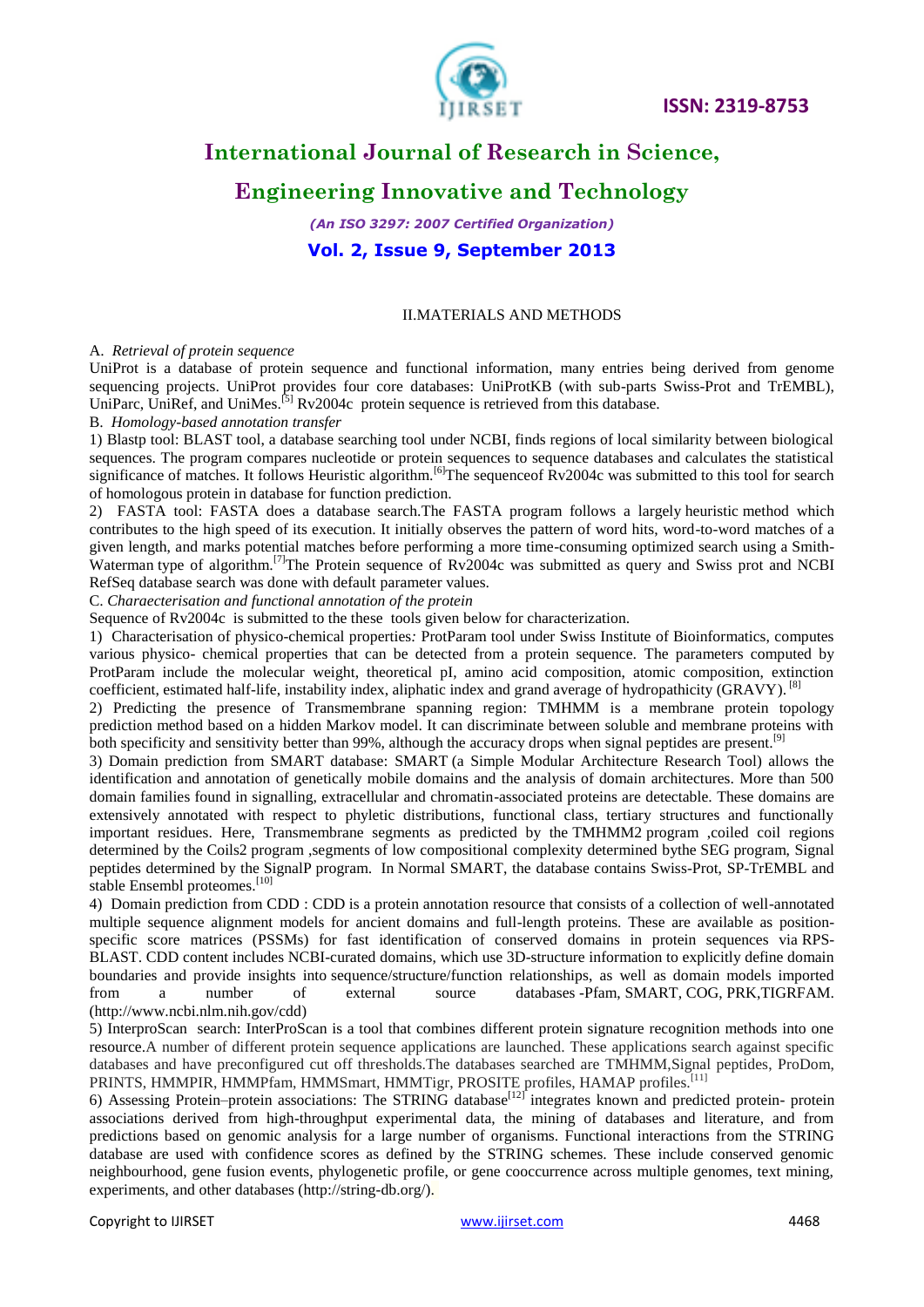

# **Engineering Innovative and Technology**

*(An ISO 3297: 2007 Certified Organization)* **Vol. 2, Issue 9, September 2013**

#### D. *Deriving the model of the protein*

1) Modeling by automated tool: The Robetta server [\(http://robetta.bakerlab.org\)](http://robetta.bakerlab.org/) provides automated tools for protein structure prediction and analysis. For structure prediction, sequences submitted to the server are parsed into putative domains with the Ginzu protocol and structural models are generated using either comparative modeling or de novo structure prediction methods. If a confident match to a protein of known structure is found using BLAST, PSI-BLAST, FFAS03 or 3D-Jury, it is used as a template for comparative modeling. If no match is found, structure predictions are made using the de novo Rosetta fragment insertion method. Robetta was among the top performers in CASP-5, and CAFASP-3 for 'Fully Automated experiments' assessments.<sup>[13]</sup>The sequence of  $Rv2004c$  was submitted to it.

2) Verifying the validity of the Templates:The template structure database used by SWISS-MODEL (SMTL or ExPDB library) is derived from the Protein Data Bank. In order to allow sequence-based template searches, each PDB entry is split into individual chains. The separated template chains are annotated with information about experimental method, resolution , ANOLEA mean force potential, Gromos96 energy and PQS quaternary state assignment to allow for rapid retrieval of the relevant structural information during template selection. Theoretical models, structures only consisting of C alpha atoms and irregularly formatted database entries are removed. To detect distantly related template structures, a target sequence can be searched against a Hidden Markov Model based template library( HHSearch). Each HMM of the library is based on a multiple sequence alignment of the template sequence built by PSI-BLAST search (against nr90 & nr70) enriched with secondary structure assignment. Only alignments which score more than a given P-value cut-off are reported. <sup>[14]</sup>The templates used by Robetta server was validated ,by doing template search using this tool. 3) Energy minimizatio*n:* Swiss-PdbViewer, a visualization tool includes a version of the [GROMOS](http://www.igc.ethz.ch/gromos/) 43B1 force field. This force field allows to evaluate the energy of a structure as well as repair distorted geometries through energy minimization. All computations are done in vacuo, without reaction field. During an energy minimization (200 cycles of Steepest Descent), the geometry is repaired to reach the minimum. [15] Five Models constructed from Robetta tool are analysed, selected and submitted for energy calculation and minimization and energy minimized structures were saved.

4) Model validation : SAVS(Structural Analysis and Verification Server [\(http://nihserver.mbi.ucla.edu/SAVES/\)](http://nihserver.mbi.ucla.edu/SAVES/) carries out the validation of the Model with 5 programs. Procheck and What\_check programs checks the stereochemical quality of a protein structure. ERRAT analyzes the statistics of non-bonded interactions between different atom types in the model and compares with statistics from highly refined structures. Verify\_3D Determines the compatibility of an atomic model (3D) with its own amino acid sequence (1D). PROVE Calculates the volumes of atoms in macromolecules and calculates a statistical Z-score deviation from refined PDB-deposited structures.All 5 models predicted from Robetta server and their 5 energy minimized conformations are all submitted to this tool for validation.

#### III. RESULTS AND DISCUSSIONS

#### A. *Retrieval of protein sequence –Uniprot database*

From UniprotKB database the protein is retrieved with Id: P0A5F9 (Y2004\_MYCTU) .The gene names of this protein are Rv2004c and MT2060.The length of the protein sequence is 498 AA.The NCBI Id of this protein is GI:15609141 (NP\_216520).

#### B. *Homology-based annotation transfer*

1) Blastp tool: When the sequence alone was submitted for BlastP search, against non redundant database the hits were mostly hypothetical proteins . The hits were ranked based on decreasing bit score and increasing e-value. First few hits were hypothetical protein from Mycobacterium tuberculosis strains CDC1551, H37Rv, CCDC5079 etc.The other hypothetical protein were from many Mycobacterium species. The proteins which have max.identity of 50% and above are hypothetical proteins from Mycobacterium canettii, Mycobacterium marinum , Mycobacterium parascrofulaceum, Mycobacterium abscessus, Mycobacterium fortuitum, Mycobacterium thermoresistibile, Mycobacterium gilvum PYR-GCK, Mycobacterium smegmatis, Mycobacterium vanbaalenii ,Mycobacterium hassiacum and Mycobacterium vaccae. All these proteins seem to have phosphotransferase domain of Pfam id:01636, AAA domain and regions belonging to COG 2187 and COG 0645 which are Uncharacterized protein conserved in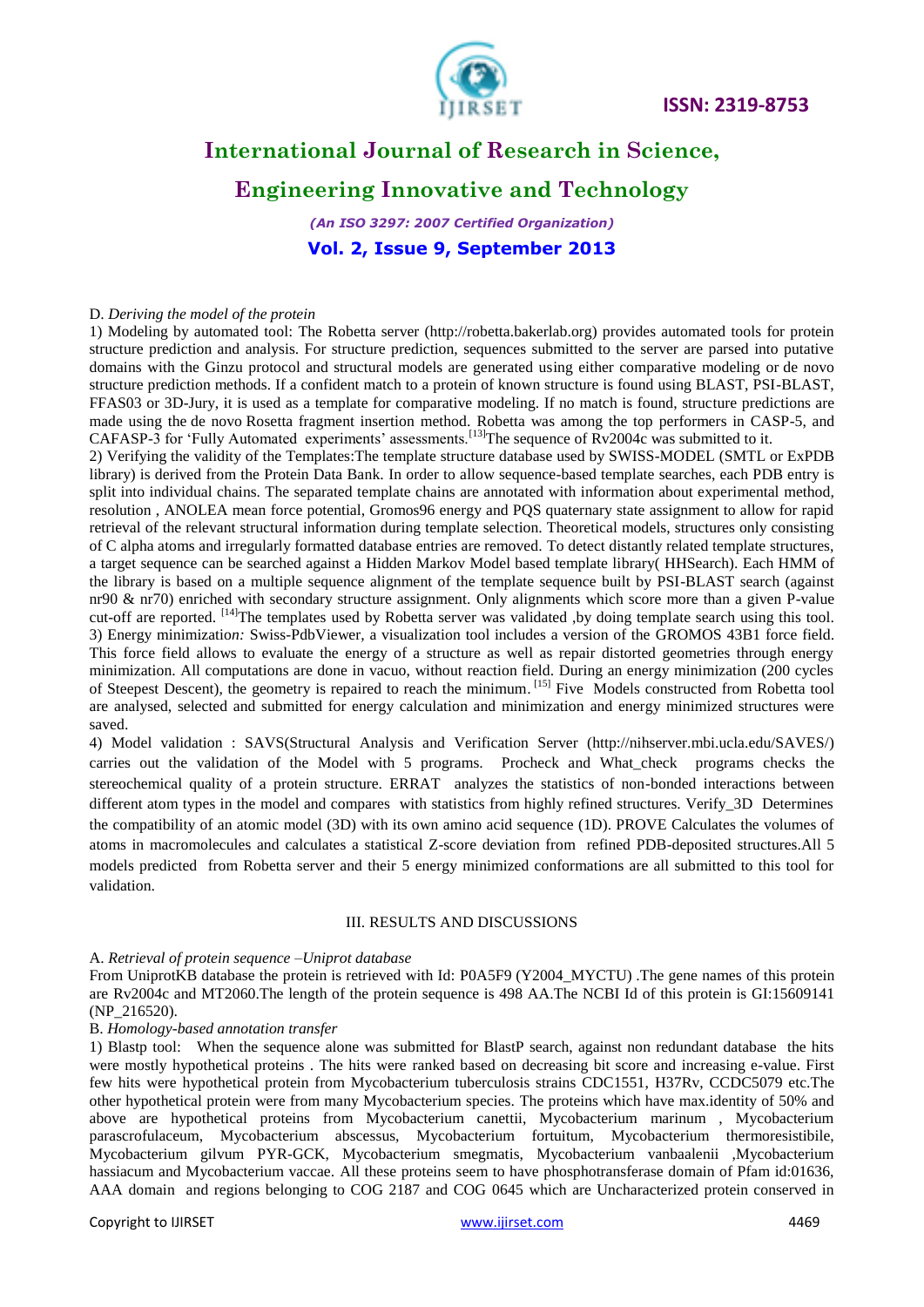

# **Engineering Innovative and Technology**

*(An ISO 3297: 2007 Certified Organization)*

#### **Vol. 2, Issue 9, September 2013**

bacteria with unknown function and Predicted kinase respectively.Many proteins also had "NK" region and is known that Nucleoside/nucleotide kinase (NK) is a protein superfamily consisting of multiple families of enzymes that share structural similarity and are functionally related to the catalysis of the reversible phosphate group transfer from nucleoside triphosphates.

The other hits were, possible Adenylate kinase in Mycobacterium liflandii , AAA ATPase central domain protein in Mycobacterium rhodesiae, and a Mycobacterium rhodesiae protein with PFAM: Zeta toxin domain.

The other proteins which have identity less than 50% were also mostly hypothetical proteins from Mycobacterium species and Frankia sp, Thermomonospora curvata etc.Also these hypothetical protein seems to have similar properties as to the above said hypothetical protein.The other main hit was gluconate kinase from Dietzia cinnamea, Rhodococcus ruber, Rhodococcus pyridinivorans, Thermomonospora curvata etc. These gluconate kinases have NK region which was discussed earlier.

2) FASTA search: Adenylate Kinase from E.coli (214 aa) was the first hit in FASTA search. Adenylate Kinase catalyzes the reversible transfer of the terminal phosphate group between ATP and AMP. This small ubiquitous enzyme involved in the energy metabolism and nucleotide synthesis, is essential for maintenance and cell growth. (ATP + AMP  $= 2$  ADP). Region 326-449 of the query is aligned with 5-123 of this E.coli protein with Smith-Waterman score: 120; 31.8% identity (57.6% similar) in 132 aa overlap (322-449:1-123).

The next hit was Nif specific regulatory protein (615 aa). This protein is required for activation of most nif operons, which are directly involved in nitrogen fixation, interacts with sigma-54. Though the query sequence is aligned to this protein to a stretch of 324 aa , the alignment is parse with many gaps.This may not be a signifant hit as it is a cytoplasmic protein.

One notable hit is Annexin A4 of pig and also Bovine Annexin 4. Annexins are a family of proteins that bind to phospholipids in a calcium-dependent manner. More than a thousand proteins of the annexin superfamily have been identified in major eukaryotic phyla, but annexins are absent from [yeasts](http://europepmc.org/abstract/MED/15059252/?whatizit_url_Species=http://www.ncbi.nih.gov/Taxonomy/Browser/wwwtax.cgi?id=4932&lvl=0) and [prokaryotes.](http://europepmc.org/abstract/MED/15059252/?whatizit_url_Species=http://www.ncbi.nih.gov/Taxonomy/Browser/wwwtax.cgi?id=2&lvl=0) The unique annexin core domain is made up of four similar repeats approximately 70 amino acids long, each of which usually contains a characteristic 'type 2' motif for [binding](http://europepmc.org/abstract/MED/15059252/?whatizit_url_go_term=http://www.ebi.ac.uk/ego/GTerm?id=GO:0005488) [calcium ions.](http://europepmc.org/abstract/MED/15059252/?whatizit_url_Chemicals=http://www.ebi.ac.uk/chebi/searchId.do?chebiId=CHEBI%3A39124) and they can act as atypical calcium channels. A pair of annexin repeats may form one binding site for calcium and phospholipid. Two of the 4 repeats of Pig Annexin 4 aligns to the query with Smith-Waterman score: 93; 23.9% identity (55.7% similar) in 176 aa overlap (88-259:5-166),while bovine anexin with Smith-Waterman score: 91; 24.7% identity (57.5% similar) in 146 aa overlap (88-232:5-141)



FIG 1: QUERY SEQUENCE(RV2004C) WITH PIG ANNEXIN IV ALIGNMENT.

The other hits were Helicases, Glutamyl-tRNA reductase from different organisms. But the E-value is comparatively high and score low, covering a short segment of similarity to the query sequence.

C. *Charaecterisation and functional annotation of the protein*

1) Characterisation of physico-chemical properties-Protparam Tool:The ProtParam tool calculated the molecular weight as 54422.5 Dalton and Theoretical pI to be 5.89.The Protein was found to contain more of alanine(14%),Arginine(10.2%) and valine(9.2%) residues. The number of negatively charged residues (Asp + Glu) is 73 and that of positively charged residues (Arg + Lys) is 62 which indicate the acidic nature of the protein.

The half-life is a prediction of the time it takes for half of the amount of protein in a cell to disappear after its synthesis in the cell, for this protein it is found to be greater than 10 hours in Bacterial organism .The instability index of the protein was calculated to be 30.42, which indicates that the protein will be stable in the test tube as the predicted value is below 40. The average hydropathicity value of the amino acids in the protein was found to be -0.157 indicating that the protein is hydrophilic in nature. These parameters will be applicable in wet lab experiments.

2) Predicting the presence of Transmembrane spanning region-TMHMM: In the query sequence, the tool predicted no transmembrane helices. In the prediction, the expected number of amino acids in the transmembrane helices was 1.33878, where 18 amino acids are required to be predicted as a transmembrane protein. This indicates the absence of transmembrane helices in the protein.

3) Domain prediction from SMART database: In Normal SMART, the database contains Swiss-Prot, SP-TrEMBL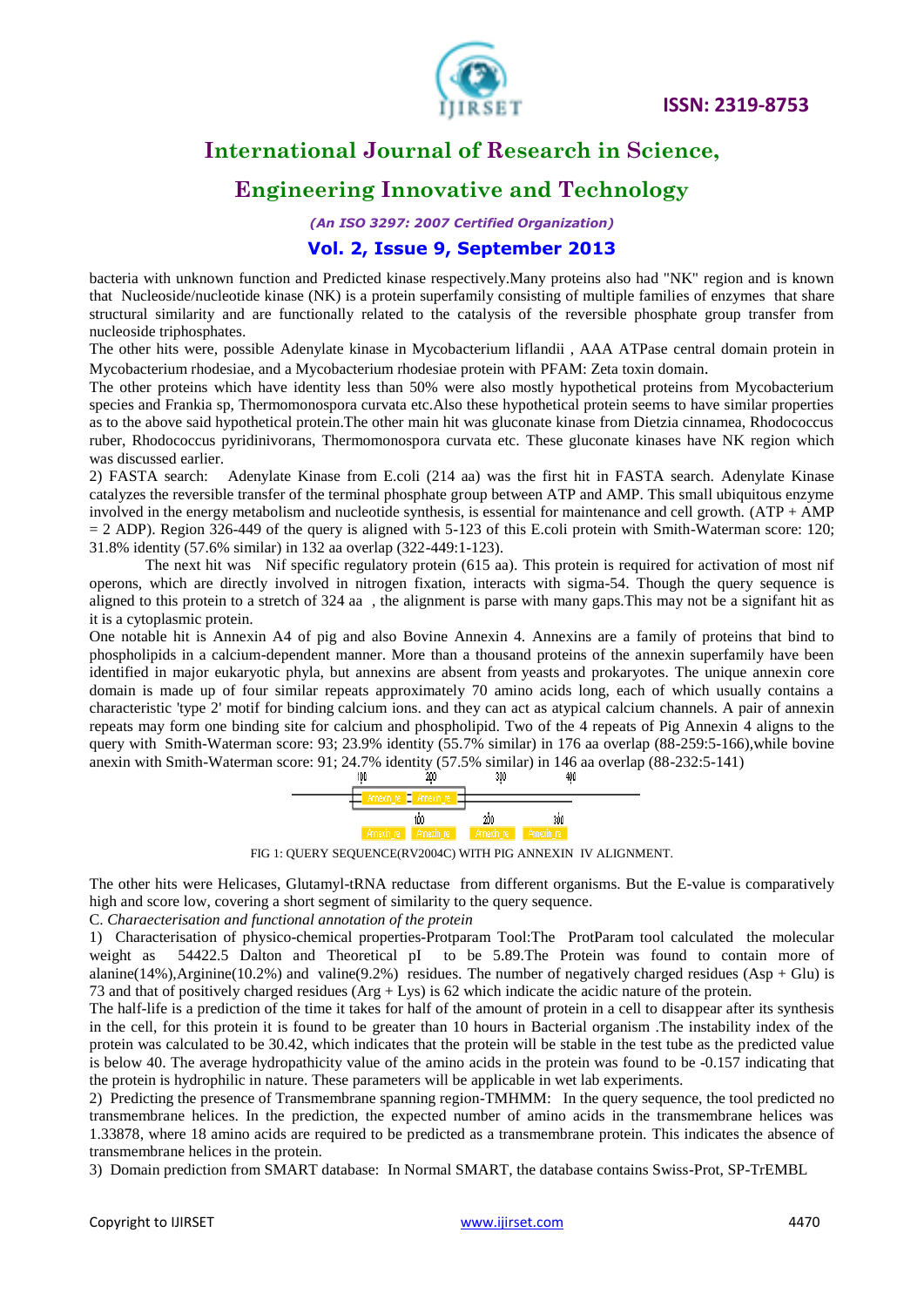

# **Engineering Innovative and Technology**

*(An ISO 3297: 2007 Certified Organization)* **Vol. 2, Issue 9, September 2013**

and stable Ensembl proteomes. The query had no hits from SMART database. When Pfam search was also included, the sequence is predicted to have a hit from Pfam database, the Zeta\_toxin from position 308-451 with E-value 1.70e-02 and a low complexity region from 456 to 469 comprising of 14 aa- ATAEIAAALAARQA. The GO function annotation for this Pfam hit is kinase activity [\(GO:0016301\)](http://www.ebi.ac.uk/QuickGO/GTerm?id=GO:0016301) and ATP binding [\(GO:0005524\)](http://www.ebi.ac.uk/QuickGO/GTerm?id=GO:0005524)[. GO:0016301](http://www.ebi.ac.uk/QuickGO/GTerm?id=GO:0016301) stands for "Catalysis of the transfer of a phosphate group, usually from ATP, to a substrate molecule.["GO:0005524](http://www.ebi.ac.uk/QuickGO/GTerm?id=GO:0005524) stands for " Interacting selectively and non-covalently with ATP, adenosine 5'-triphosphate, a universally important coenzyme and enzyme regulator."

In molecular biology, the [protein domain](http://en.wikipedia.org/wiki/Protein_domain) Zeta (ζ) toxin refers to a protein domain found in prokaryotes. Its function is to inhibit cell wall biosynthesis and it may act as a [bactericidei](http://en.wikipedia.org/wiki/Bactericide)n nature. Zeta toxin is thought to be part of a postsegregational killing (PSK) system involved in the killing of [plasmid-](http://en.wikipedia.org/wiki/Plasmid)free [cells.](http://en.wikipedia.org/wiki/Cell_(biology)) It relies on antitoxin/toxin systems that secure stable inheritance of low and medium [copy number](http://en.wikipedia.org/wiki/Gene_copy_number) [plasmids](http://en.wikipedia.org/wiki/Plasmids) during [cell division](http://en.wikipedia.org/wiki/Cell_cycle) and kill [cells](http://en.wikipedia.org/wiki/Cell_(biology)) that have lost the [plasmid.](http://en.wikipedia.org/wiki/Plasmid)The Zeta Toxin is like a phosphotransferase because the P-loop is located between β-strand 1 and the adjacent helix B, similarly found in protein kinases and bacterial phosphotransferases.. This domain features an  $\alpha/\beta$ structure and the central twisted [β-sheet](http://en.wikipedia.org/wiki/Beta_sheet) contains six [β-strands.](http://en.wikipedia.org/w/index.php?title=Beta_strands&action=edit&redlink=1) The first 5 strands are parallel but β-strand 6 is [antiparallel](http://en.wikipedia.org/wiki/Antiparallel_(biochemistry)) and connected by a short loop to β-strand 5.  $\alpha$ -Helices are inserted between and flank the β-strands. Several observations lead us to propose that the ζ phosphotransferase toxin induces a set of protective responses that facilitate entry into dormancy.<sup>[16],[17]</sup>

|  | TABLE I: HITS FROM SMART DATABASE |
|--|-----------------------------------|
|  |                                   |

| Name            | Begin        | End | E-value        |
|-----------------|--------------|-----|----------------|
| Pfam:Zeta toxin | 308          | 451 | 1.70e-02       |
| Low complexity  | 456          | 469 |                |
|                 |              |     |                |
|                 |              |     |                |
| Name            | <b>Begin</b> | End | <b>E-value</b> |
| Blast:AAA       | 323          | 446 | $0.00e + 00$   |

4) Domain prediction from CDD : In CDD(Conserved domain database) ,on the query sequence three regions were identified. They are COG2187 and COG0645 multidomain regions with 2.21e-157 and 3.93e-53 E-values respectively and AAA\_17 with E-value 3.74e-05 as shown in the fig(2).COG2187 belongs to uncharacterized protein conserved in bacteria, whose function is unknown.COG0645 belongs to predicted kinase, which is a general function prediction only.AAA -17 belongs to Pfam 13207-AAA domain which belongs to ATPase family associated with various cellular activities including membrane fusion, proteolysis and DNA replication.

| Graphical summary show options > |  |  |  |         |  |     |  |  |                   |     |         |     |  |     |
|----------------------------------|--|--|--|---------|--|-----|--|--|-------------------|-----|---------|-----|--|-----|
|                                  |  |  |  |         |  | 225 |  |  |                   | 375 |         | 451 |  | 498 |
| Query seq.                       |  |  |  |         |  |     |  |  |                   |     |         |     |  |     |
| Specific hits                    |  |  |  |         |  |     |  |  | RRA_17            |     |         |     |  |     |
| Superfanilies                    |  |  |  |         |  |     |  |  | <b>RRA_17</b> sup |     |         |     |  |     |
| Multi-donains                    |  |  |  | 0062187 |  |     |  |  |                   |     | COG0645 |     |  |     |

#### FIG.2:PREDICTION FROM CDD TOOL

5) InterproScan search:This tool has predicted two regions from the Interpro database and one from Pfam database.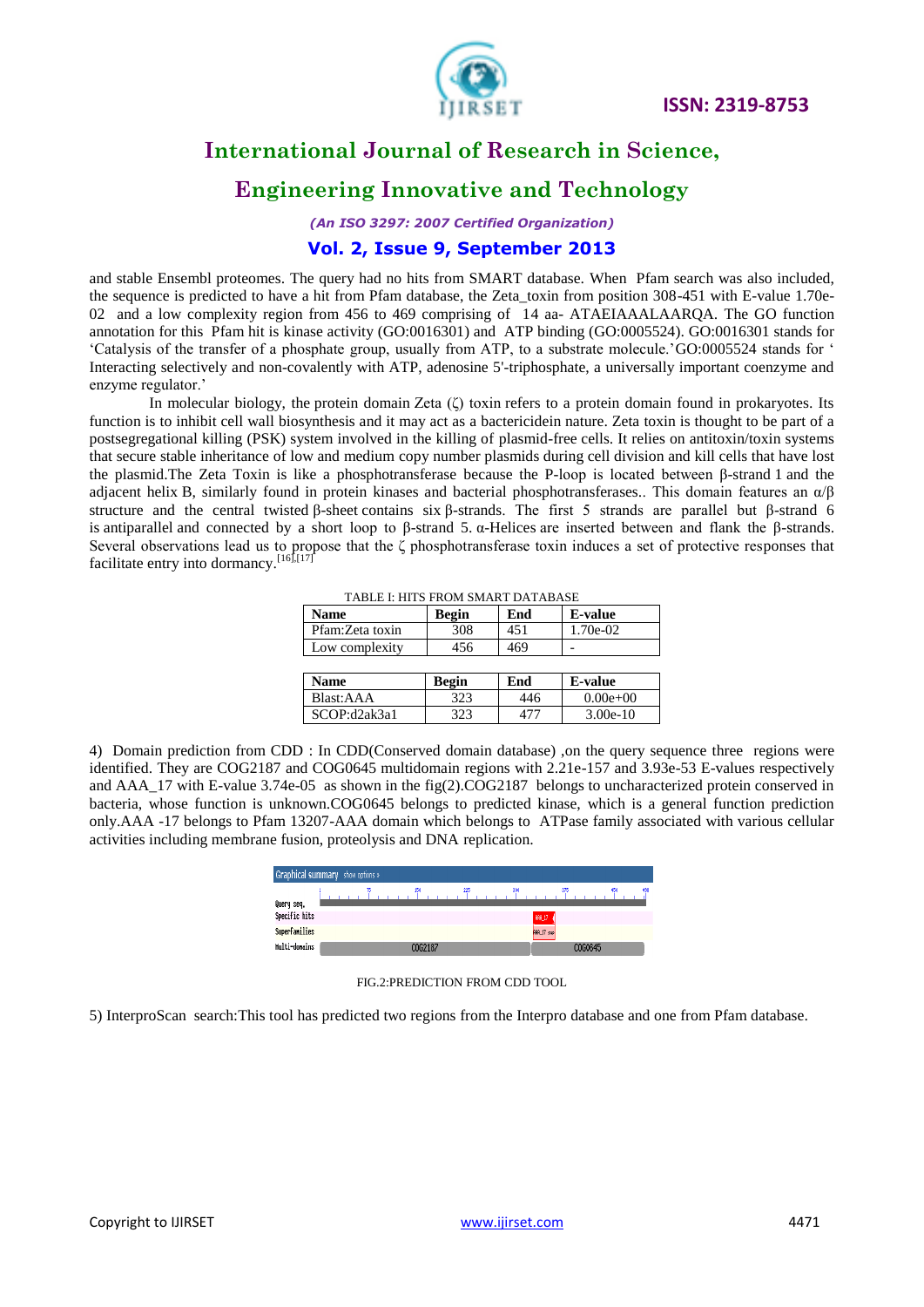

# **Engineering Innovative and Technology**

*(An ISO 3297: 2007 Certified Organization)*

### **Vol. 2, Issue 9, September 2013**

| <b>InterPro</b>  | Molecular    | location | $E-$      |
|------------------|--------------|----------|-----------|
|                  | Function     |          | Value     |
| <b>IPR011009</b> | transferase  | $T[23-$  | $3.4e-12$ |
| Protein kinase-  | activity,    | 286]     |           |
| like domain      | transferring |          |           |
|                  | phosphorus-  |          |           |
|                  | containing   |          |           |
|                  | groups       |          |           |
|                  | (GO:0016772) |          |           |
|                  |              |          |           |
|                  |              |          |           |
| <b>IPR027417</b> |              | $T[323-$ | $7e-20$   |
| P-loop           |              | 4511     |           |
| containing       |              |          |           |
| nucleoside       |              |          |           |
| triphosphate     |              |          |           |
| hydrolase        |              |          |           |
| (HMMPfam         |              | $T[325-$ | $4.3e-17$ |
| prediction)      |              | 4691     |           |
| PF13671          |              |          |           |
| AAA 33           |              |          |           |

TABLE II: HITS FROM INTERPROSCAN

6) Assessing Protein –protein associations:In string when the raw sequence of Rv2004c was submitted, hit was from M.bovis and M.tuberculosis strains H37Rv, H37Ra,1435,CDC1551 and F11.Analysing the interaction network in these hits it is known that Rv2005c, Rv2006, MT2611,ahcY, ctpH are the proteins with known type which are associated to Rv2004c .Other proteins were hypothetical proteins.

TABLE III: *PROTEIN ASSOCIATED WITH RV2004C WITH THEIR NATURE OF RELATION*

| <b>Protein</b>                     | <b>Related by:</b>    |
|------------------------------------|-----------------------|
| Ry2005c -Universal stress          | gene neighbourhood in |
| protein                            | organisms of          |
| Rv2006 -trehalose-6-phosphate      | Actinobacteria class  |
| phosphatase otsB1                  |                       |
| Rv2003c-hypothetical protein       |                       |
| Mtap-5'-methylthioadenosine        | gene neighbourhood in |
| phosphorylase                      | organisms of          |
| ahcY- adenosylhomocysteinase       | chloroflexi class     |
| sahH                               | (neighbourhood of     |
|                                    | achy is also found in |
|                                    | archaea)              |
| $ctpH$ – metal cation transporting | Co occurance pattern  |
| P-type ATPase                      |                       |
|                                    |                       |
| Rv2560(325 aa ),MT2780(324         | Textmining            |
| aa ), MT3047(255 aa)-              |                       |
| hypothetical proteins              |                       |

CtpH is known to be related with Rv2004c by cooccurance pattern. The phylogenetic display provides the phylogenetic profile of the genes. CtpH is present in all class of organism,while Rv2004c is absent in few. The 2 genes have similar expression pattern in organisms of different suborders. Both the genes seem to have high sequence conservation in 6 taxa of suborder: [Corynebacterineae](https://en.wikipedia.org/wiki/Corynebacterineae) with similar pattern of cooccurance.

#### Copyright to IJIRSET [www.ijirset.com](http://www.ijirset.com/) 4472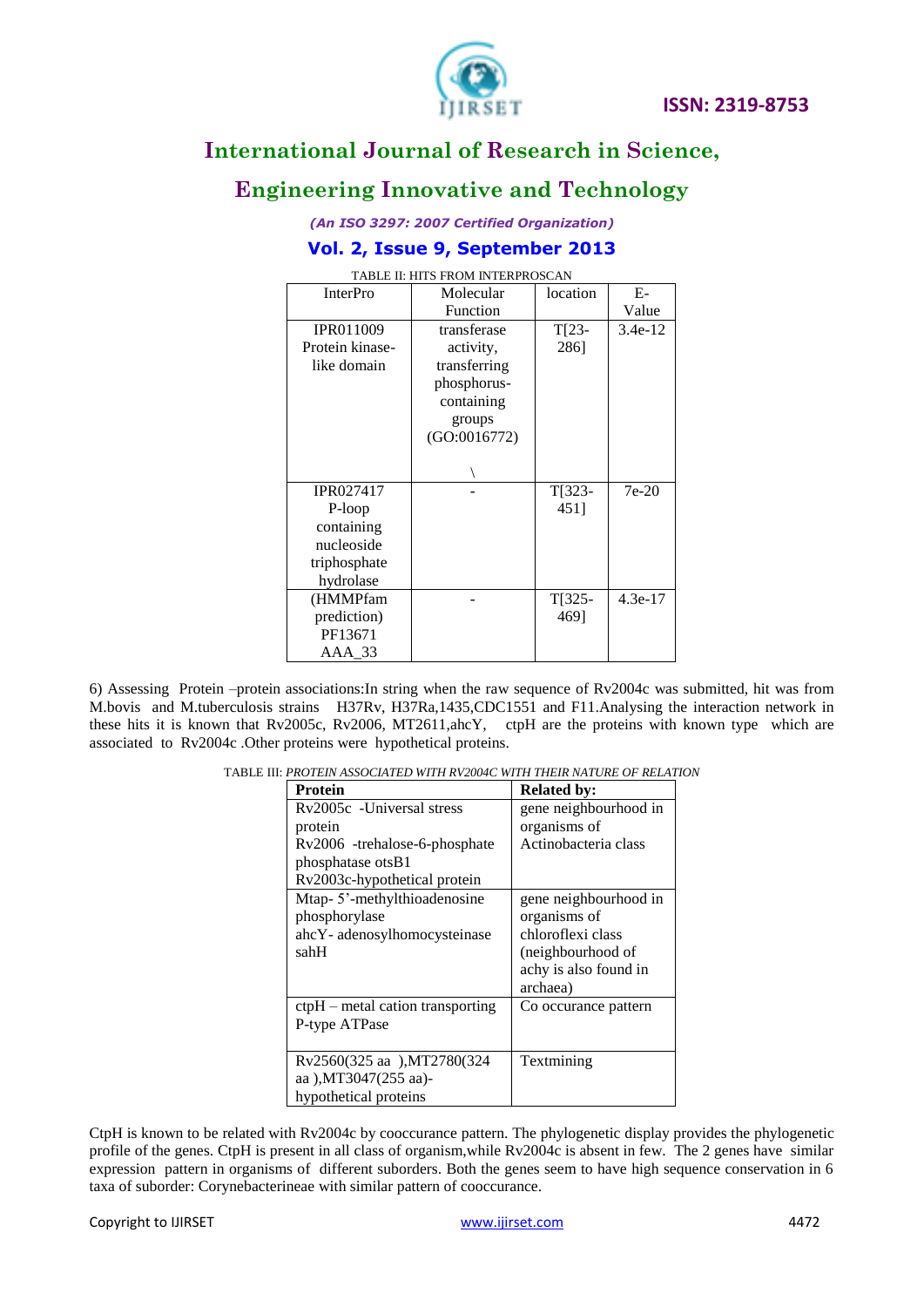

# **Engineering Innovative and Technology**

*(An ISO 3297: 2007 Certified Organization)*

### **Vol. 2, Issue 9, September 2013**

When similar proteins to Rv2004c were searched, the closest was Mb2027c, a hypothetical protein from M.bovis 1173P2. When the interacting proteins were searched for it, proteins similar to above said hypothetical proteins were detected and were found to be putative transmembrane proteins. They are Mb2993c-putative membrane or secreted protein(255 aa),Mb2726-putative transmembrane alanine and leucine rich protein(324 aa), Mb2590 putative proline and glycine rich transmembrane protein(325 aa).



FIG 3: CO-OCCURANCE PATTERN OF RV2004C AND CTPH PROTEINS

#### D. *Deriving the model of the protein*

1) Modeling by automated tool-Robetta: This automated modeling tool has used two templates-3dxpA :Crystal structure of a putative aminoglycoside phosphotransferase from ralstonia eutropha jmp134(Span:1-297) and 1m8pA:Crystal Structure of P. chrysogenum ATP Sulfurylase in the T-state(span:298-498)and predicted 5 models (job ID :39437) for the query protein.The models were retrieved and saved asRobetta-1upto Robetta-5.

2) Verifying the validity of the Templates-Swiss Model-Template identification: Many templates were identified in the swiss Model template search (Workspace:P2000005). Interpro Scan has identified two regions. First is protein kinase like domain(IPR011009) from position 23 -286.The second region is identified from 322-464 as P-loop containing nucleoside triphosphate hydrolases(noIPR). And also HHsearch template library search has identified many templates. When analysed it was found that templates  $3dxpA(82<sup>nd</sup> Hit)$  and  $1m8pA(12<sup>th</sup> Hit)$  had better E-value and P-value while being aligned with a large extent of the query. This confirms the validity of the templates used in Robetta server.

3) Energy minimization - Swiss-PdbViewer: In SPDBV the energy calculations for the models were carried out and Energy minimization procedure was done (20steps of steepest descent) and again total energy is computed . The first calculated total energy of the models were high with positive values. After energy minimization the energy values were less indicating the structure stability. The energy minimized structures were saved as Robetta-1EM upto Robetta-5EM and their energy values are -20196.090,-24837.486,-23707.998,-23588.916 and -24659.938 orderly.

4) Model validation-SAVS :SAVS validation report of the 10 models - Robetta-1 to Robetta-5 got from Robetta prediction and their energy minimized structures from SPDBV, Robetta-1EM to Robetta-5EM were compared and analysed. It was found that of them Robetta-1EM is a good quality model with only few irregularities. From the Procheck results- In Ramachandran plot Thr28, Glu230, His427, Ser496 lie in generously allowed regions. Hence the

Copyright to IJIRSET [www.ijirset.com](http://www.ijirset.com/) 4473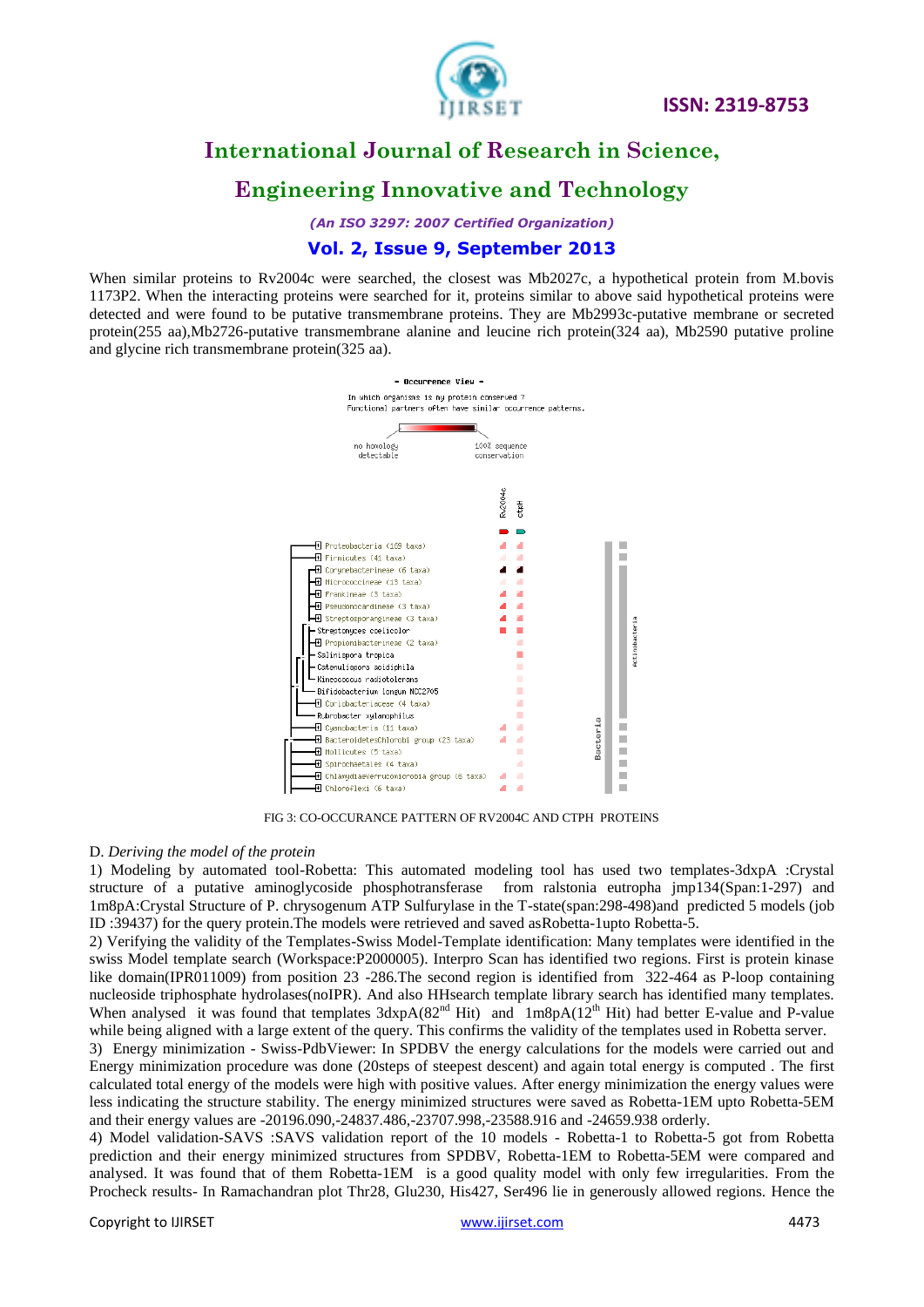

# **Engineering Innovative and Technology**

*(An ISO 3297: 2007 Certified Organization)*

### **Vol. 2, Issue 9, September 2013**

warning message is given. From the Ramachandran plot for all residue types-Ala271, Ala205, Asp36, Gln297, Glu226, Glu230, Glu56, Gly452, His427, Leu234, Phe49, Pro219, Ser87, Ser496, Thr28 and Val322 have unfavorable confirmations. Regarding main chain bond angles, 16 are in off graph. Of them residues Asp229, Thr426 and Ser496 have many deviations(from the ideal) in their angles. The planarity of residues Asp48, Phe49, Asp206, Asp229 and His429 are deviated from the mean values. Of this Phe49 shows a higher planarity deviation. This is the reason for error message for planar group parameter.

Verify\_3D predicts that 83.17% of the residues have the 3D-1D score greater than 0.2 and also in Errat the overall quality factor is 94.280 which indicates it as a good model and also What\_check and PROVE evaluation analysis predicts this model to be reliable one.



Total number of residues

FIG 4:RAMACHANDRAN PLOT FOR ENERGY MINIMIZED FIRST MODEL

 $\frac{1}{498}$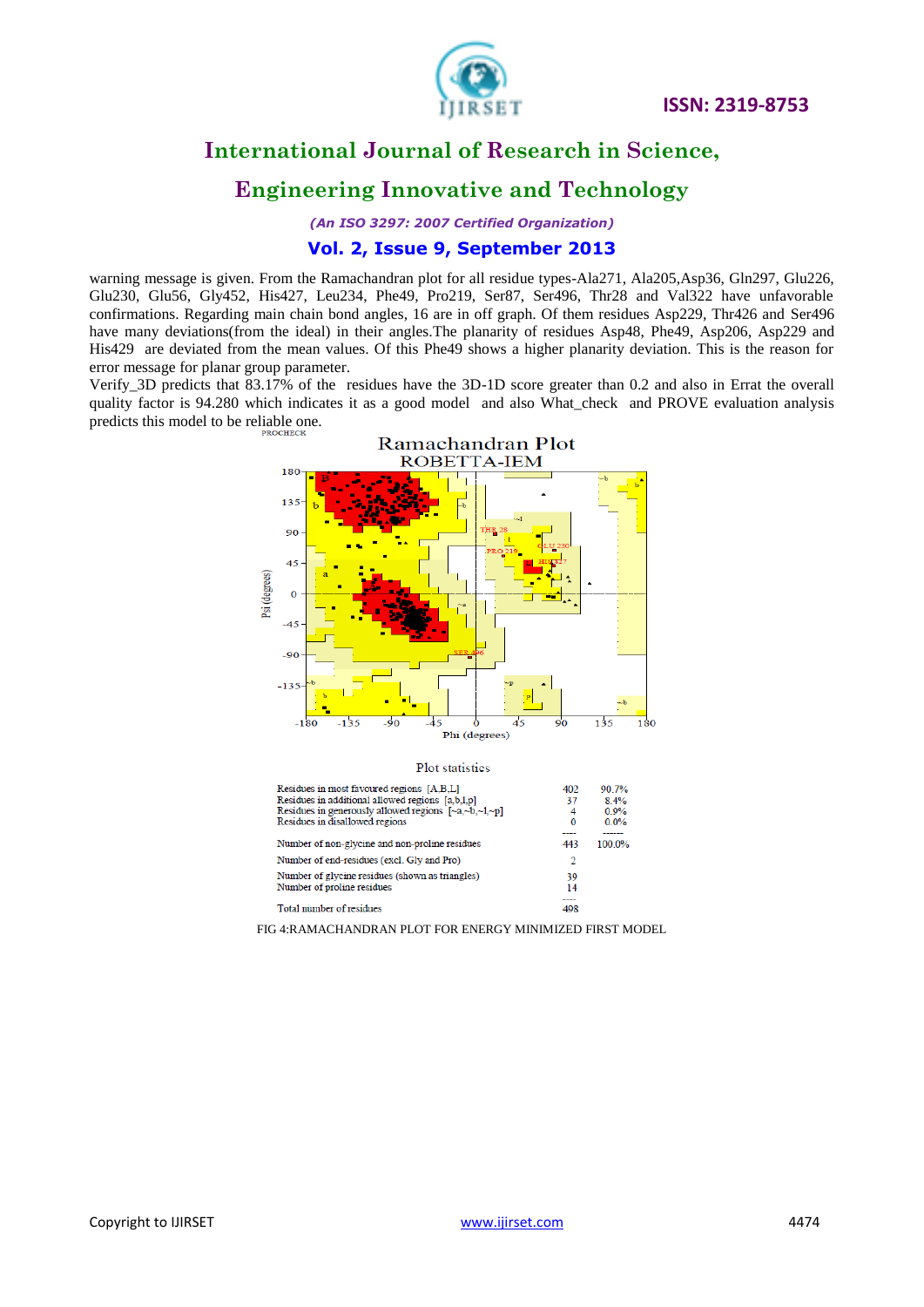

# **Engineering Innovative and Technology**

*(An ISO 3297: 2007 Certified Organization)* **Vol. 2, Issue 9, September 2013**



FIG 5:ENERGY MINIMIZED FIRST MODEL FROM ROBETTA SERVER

#### **TABLE IV: SAVES RESULTS FOR ROBETTA-1EM**

| <b>Parameters</b>                                                 | Model-1                                               |
|-------------------------------------------------------------------|-------------------------------------------------------|
| 1) Ramachandran plot:                                             | 90.7% in core region, 8.4% in allowed region, 0.9% in |
|                                                                   | generously allowed region                             |
|                                                                   | 0.0% in disallowed region                             |
|                                                                   | (Warning)                                             |
| 2) No.of Residues outside the favourable regions in individual 20 | 16 labelled residues (out of 496)                     |
| AA-Ramachandra plot:                                              | (ERROR)                                               |
| 3) No.of residues outside the favourable regions in Chi1-Chi2     | 0 labelled residues                                   |
| plots showing the chi1-chi2 sidechain torsion angle               | (out of $275$ )                                       |
| combinations for all residue types:                               | (Good)                                                |
| 4) No.of residues that deviate from mean for Main-chain           | 6 better 0 inside 0 worse                             |
| parameters*:                                                      | (Good)                                                |
| 5) No.of residues that deviate from mean for side-chain           | 5 better 0 inside 0 worse                             |
| parameters*:                                                      | (Good)                                                |
| 6) Residue properties:                                            | Max.deviation: 8.4, Bad contacts: 03                  |
| (residues that show more than 2.0 standard deviations away        | Bond len/angl:28.8, Morris etal class*:               |
| from the "ideal" mean value are considered.)                      | $111+1$                                               |
|                                                                   | (ERROR)                                               |
| 7) G-factors*:                                                    | Dihedrals: 0.27 Covalent: 0.16 Overall: 0.25          |
|                                                                   | (Good)                                                |
| 8) M/c bond lengths:                                              | 99.4% within limits ,0.6% highlighted                 |
|                                                                   | (Good)                                                |
| 9) M/c bond angles:                                               | 97.7% within limits , 2.3% highlighted 16 off graph   |
|                                                                   | (Error)                                               |
| 10) Planar groups:                                                | 89.6% within limits, 10.4% highlighted 1 off graph    |
|                                                                   | (Error)                                               |
|                                                                   |                                                       |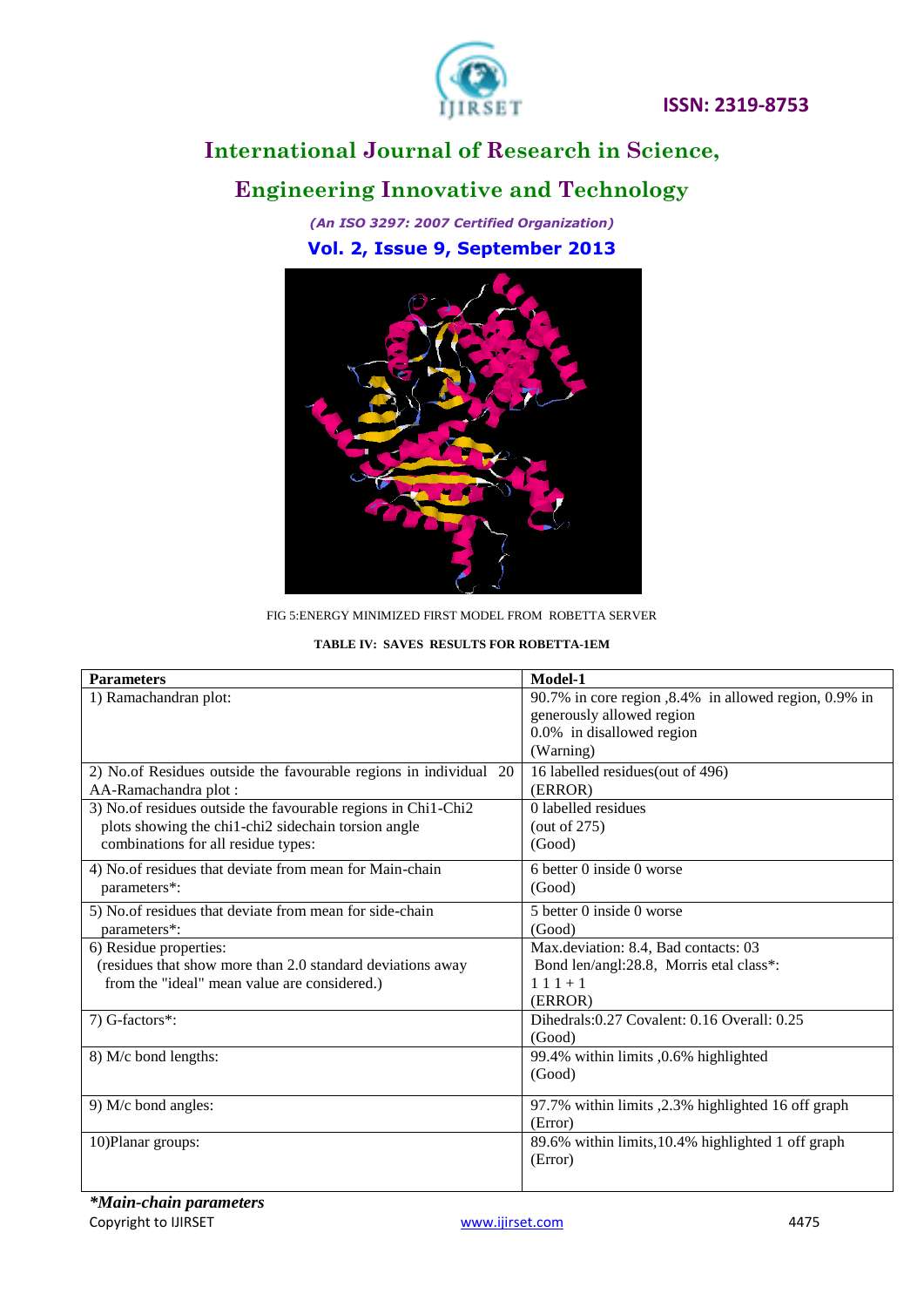

# **Engineering Innovative and Technology**

*(An ISO 3297: 2007 Certified Organization)*

#### **Vol. 2, Issue 9, September 2013**

*a. Ramachandran plot quality. -measured by the percentage of the protein's residues that are in the most favoured, or core, regions of the [Ramachandran plot.](http://www.ebi.ac.uk/thornton-srv/software/PROCHECK/manual/examples/plot_01.html)* 

*b. Peptide bond planarity-measured by calculating the standard deviation of the protein structure's omega torsion angles.* 

*c. Bad non-bonded interactions. This property is measured by the number of bad contacts per 100 residues. Bad contacts are defined as contacts where the distance of closest approach is less than or equal to 2.6Å. etc.*

#### *\*Side-chain parameters:*

*a. Standard deviation of the chi-1 gauche minus torsion angles.*

*b. Standard deviation of the chi-1 trans torsion angles.*

*c. Standard deviation of the chi-1 gauche plus torsion angles.*

*d. Pooled standard deviation of all chi-1 torsion angles.*

*e. Standard deviation of the chi-2 trans torsion angles.*

*\*The G-factor for Torsion angles:- phi-psi combination ,chi1-chi2 combination ,chi1 torsion for those residues that do not have a chi-2 ,combined chi-3 and chi-4 torsion angles ,omega torsion angles. For Covalent geometry:- main-chain bond lengths, main-chain bond angles*

**\*Morris** *et al. deals with Phi-psi distribution, Chi-1 st.dev, H-bond energy st. dev.* 

#### IV. CONCLUSION

In a study by Wolfe et al,528 proteins were extracted from M.tuberculosis cell wall by various extraction procedure. A query of the 528 total protein identifications against Neural Network or Hidden Markov model algorithms predicted secretion signals in 87 proteins. Classification of these 528 proteins also demonstrated that 35% are involved in small molecule metabolism and 25% are involved in macromolecule synthesis and degradation building upon evidence that the Mtb cell wall is actively engaged in mycobacterial survival and remodeling.<sup>18</sup> Some annotation predictions of cell wall proteins indicate that they are expressed based on the changing micro-environments encountered by the pathogen and play an important role in survival and multiplication of MTB in their chosen environment, and even in mediating mycobacterium-host cell interactions [19]–[21].

Here ,the *M.tuberculosis* cell wall protein-Rv2004c is characterized and analysed for its function with various reliable bioinformatics tools. Database similarity search with Blast tool confirmed it is a conserved protein in Mycobacterium genus and also seen in some lineage of Bacteria and it has a Phospho transferase domain and act as a kinase enzyme. FASTA search also revealed the same function and in addition has detected the possibility of two annexin-4 type repeats from residue 89-259. The FASTA hit, Annexin IV (ANX4) belongs to the annexin family of calcium-dependent phospholipid binding proteins. several members of the annexin family have been implicated in membrane-related events along exocytotic and endocytotic pathways. In vitro studies has shown it's possible interactions with ATP and a ability to inhibits phospholipase A2 activity<sup>[22]</sup> Protparam tool characterizes the protein and has also predicted its nature to be a acidic, hydrophilic protein.The query sequence is found to have no transmembrane helices and SignalP regions. The absence of these two regions is a common characteristic of many cell wall-outer membrane protein.The zeta-toxin domain hit from SMART, just indicates its phosphotransferase and kinase activity and is not related specifically to the function of the zeta toxin protein as it is a cytoplasmic-plasmid protein. But it can be assumed that Rv2004c will have structural similarity to the zeta-toxin protein.Analysing the protein –protein association from STRING database, the similar cooccurance pattern of Rv2004c with ctpH( a metal cation transporting P-type ATPase) indicate that it might be having a similar function of transporting molecules.Rv2004c is seemed to be expressed more in dormant state.It is predicted to have nucleotide triphosphate hydrolase and kinase activity by binding with ATP.From the above analysis, its function can be narrowed down to inhibition of phospholipase A2 activity and membrane-related events along exocytotic and endocytotic pathways.

To predict the 3D structure of the protein, the sequence of it was submitted to Robetta tool. The energy of the 5 models predicted by it was calculated and energy minimization procedure was carried out with SPDBV tool. The models were validated with SAVS and the output was analyzed. From this the energy minimized first model was validated as a good quality model. But the residues Thr28, Glu230, His427, Ser496,Phe49, Asp229,Thr426 show irregularities. In future, if the essentiability of the protein is known, this model can be taken for further studies provided care has to be taken for the conformation of above said residues.